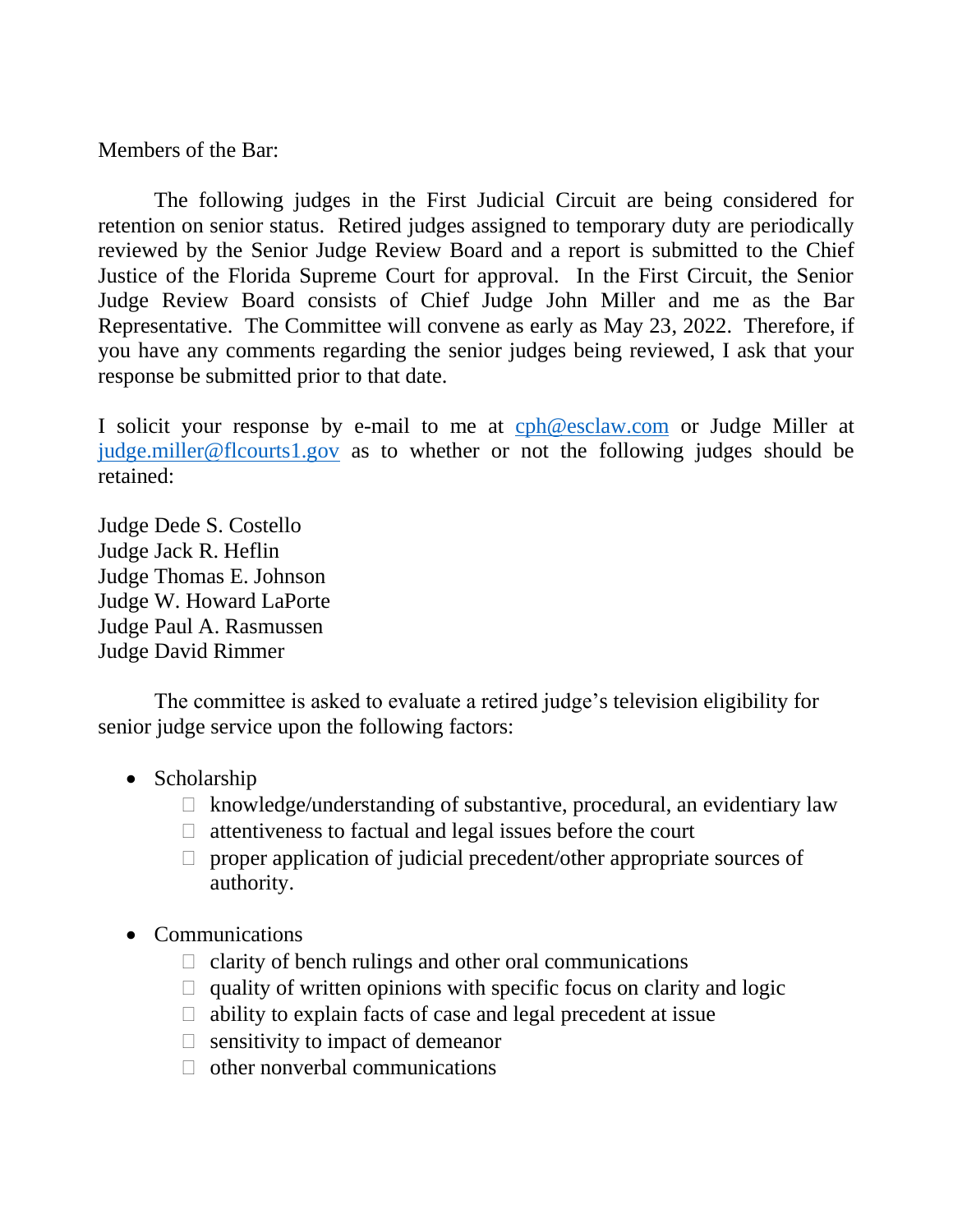May 5, 2022 Page 2

- case management productivity
	- $\Box$  effective management of court docket
	- $\Box$  prompt disposition of cases, including devoting appropriate time to all pending matters
	- $\Box$  discharging administrative responsibilities diligently
- temperament
	- $\Box$  ability to deal patiently with and be courteous to all parties and participants
	- $\Box$  willingness to permit every person legally interested in proceedings to be heard unless precluded by law or rules of court
- work ethic
	- $\Box$  punctuality
	- $\Box$  preparation
	- $\Box$  attentiveness
	- $\Box$  meeting commitments on time and according to Rules of Court
- good health
- integrity

You may also communicate directly to the Senior Judge Review Board and submit letters of recommendation or letters expressing your recommendation that a judge not be retained to:

Chief Judge Lori Rowe First District Court of Appeal 2000 Drayton Drive. Tallahassee, Florida 32399-0950 [rowel@1dca.org](mailto:thomasb@1dca.org)

Thank you for your assistance.

Yours very truly,